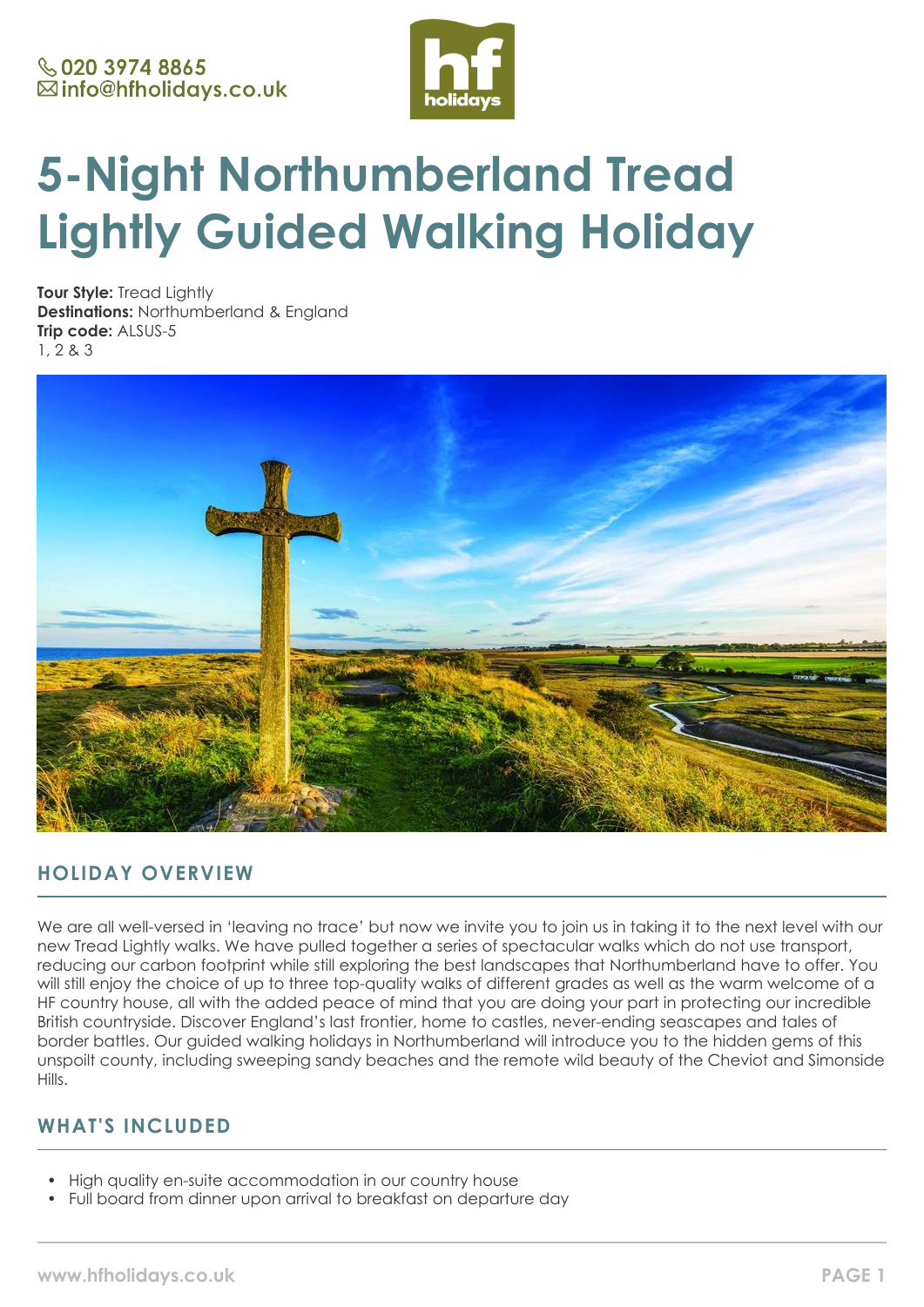- Use of our comprehensive Discovery Point
- Choice of up to three guided walks each walking day
- The services of HF Holidays Walking Leaders

# **HOLIDAYS HIGHLIGHTS**

- Enjoy breathtaking walks from the doors of our country house
- Experience the stunning Northumberland coastline with your experienced HF Walk Leader
- Explore the estates of the prominent and powerful Percy family
- Discover the fantastic landscapes along St Oswald's Way and the Northumberland Coast Path

## **TRIP SUITABILITY**

This trip is graded Activity Level 1, 2 and 3.

Our best-selling guided walking holidays run throughout the year - with their daily choice of up to three walks, these breaks are ideal for anyone who enjoys exploring the countryside on foot. Perhaps choose an Easier walk, then build up to something more challenging as your holiday progresses.

## **ITINERARY**

## **Day 1: Arrival Day**

You're welcome to check in from 4pm onwards.

Enjoy a complimentary Afternoon Tea on arrival.

# **Day 2: The Northumberland Estate**

**Option 1 - The Lesbury Estate**

Distance: 8 miles (12.5km)

Ascent: 600 feet (180m)

In summary: A repeat from earlier in the week for 7 night guests. The Lesbury Estate, which is part of the Northumberland Estate, stretches from Lesbury to the eastern edge of Alnwick. The route enters the estate at the hamlet of Bilton and we ascend gently to reach the Aln Valley railway route which once connected Alnwick with the London Edinburgh main line railway at Alnmouth. The railway route takes the walkers past the railway depot before returning along River Aln.

Highlight: An appreciation of the Northumberland Estate and the tranquil riverside path.

**Option 2 - Exploring The Northumberland Estate**

Distance: 10.5 miles (16.5km)

Ascent: 880 feet (280m)

In summary: Hugh Percy the 1st Duke of Northumberland wanted to be able to see all his considerable lands easily so he built two follies to give panoramic views of his estate. This route passes along the north bank of the Aln and then ascends towards the first and less well known of his follies built in the late 17th century. Pastureland walking then leads to the eastern end of the Waterside Estate before returning along the tranquil south bank of the Aln and the hamlet of Bilton.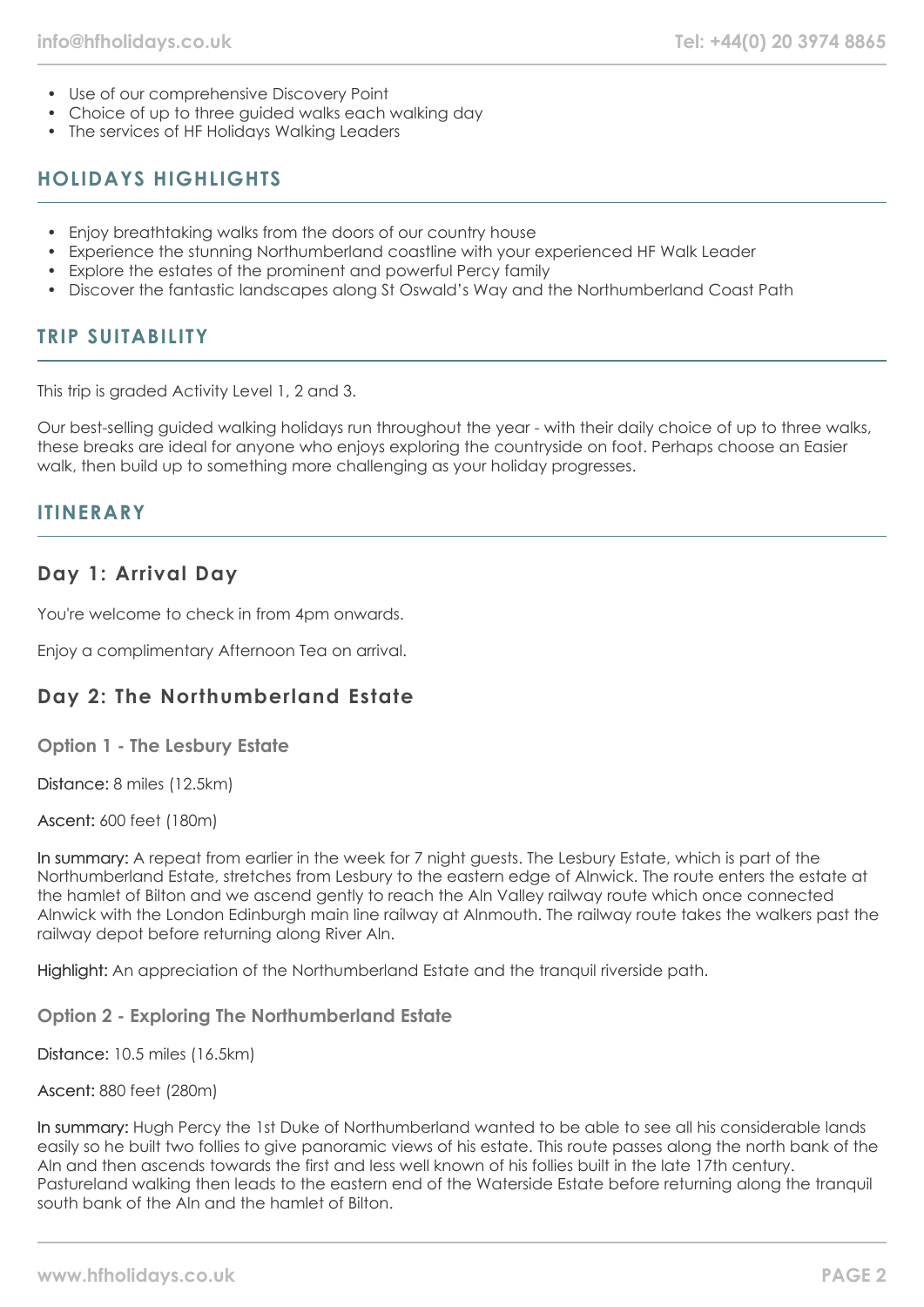Highlight: The Ratcheugh Observatory creation of the 1st Duke of Northumberland.

**Option 3 - The Waterside Estate**

Distance: 11.5 miles (18km)

Ascent: 900 feet (280m)

In summary: Leaving Alnmouth and Lesbury and after walking north of the River Aln the route ascends to Ratcheugh Crag, site of the Ratcheugh Observatory built by the 1st Duke of Northumberland. Walking along a green lane we pass through the hamlet of Denwick and onto Denwick Bridge with views of Alnwick Castle. Entering the Waterside Estate, we walk through pastures before returning along the tranquil south bank of the Aln and the Hamlet of Bilton.

Highlight: An iconic view of Alnwick Castle.

## **Day 3: Southwest Rural And Coastal Scenery**

**Option 1 - Spy Law, Riverside And Countryside**

Distance: 7 miles (11.5km)

Ascent: 560 feet (180m)

In summary: After leaving Alnmouth, meander alongside the River Aln and gently ascend to Spy Law with views on all sides of the countryside. The walk continues moving seawards displaying the Northumberland coast in front of you before returning through colourful cereal fields overlooking the Aln estuary and the once port of Alnmouth towards to sea.

Highlight: A chance to appreciate the variety of scenery that Northumberland has to offer.

### **Option 2 - To High Buston Hamlet**

Distance: 8.5 miles (13.5km)

Ascent: 600 feet (180m)

In summary: Walk around the historic village of Alnmouth and then visit the picturesque village of Lesbury before meandering alongside the River Aln. The walk gives views of countryside and coast, and passes through the Hamlet of High Buston. Learn of the links of the Buston family to King John in 1209 and the traditional "dunking" of the local freemens' sons. The route returns through undulating countryside culminating in a sight of Alnmouth with colourful houses overlooking the estuary and the sea.

Highlight: An appreciation of how the land and seascape framed local life through the centuries.

**Option 3 - Coast, Railway And River**

Distance: 10.5 miles (17km)

Ascent: 750 feet (240m)

In summary: This walk gives the visitor a chance to see traditional villages and hamlets of Northumberland and learn about life in this area at various times in the past. The trail passes through green countryside with river, inland and coastal views. The Shilbottle miners' route to the sea also forms part of this walk. The Hamlet of High Buston is visited along with the villages of Alnmouth, Lesbury and the route passes by the village of Shilbottle with substantial medieval and industrial records.

Highlight: Countryside walking steeped in history with inland and coastal views.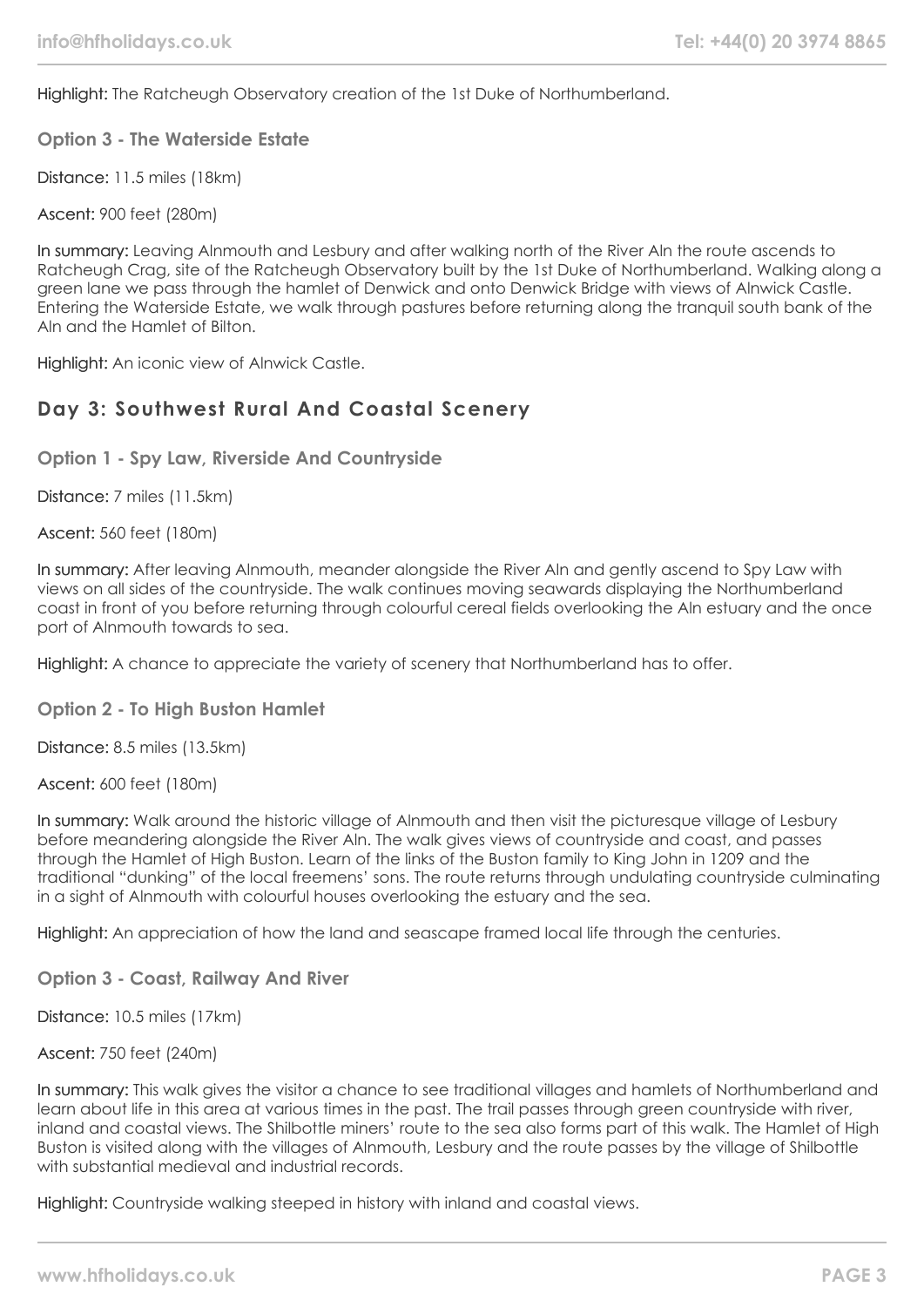# **Day 4: Free Day**

Discover more about [Nether Grange and the local area](https://www.hfholidays.co.uk/country-houses/locations/alnmouth-northumberland) for ideas on how to fill your free day.

# **Day 5: Along The Northumberland Coast**

**Option 1 - Going Around The Foxton Bends**

Distance: 5½miles (9km)

Ascent: 450 feet (140m)

In summary: A repeat from earlier in the week for 7 night guests. The 'Bends' are the meanders in the river Aln to the North of the road bridge into the village. Now managed as a nature reserve, on our walk you can explore the local landscape, discover why the most important harbour north of Newcastle completely vanished, and enjoy a walk along the finest sandy beaches in Northumberland.

Highlight: The nature reserve around the River Aln Estuary is an important place for birds, both resident and migrant throughout the year.

**Option 2 - To Boulmer - A Smuggler's Haunt**

Distance: 8 miles (13km)

Ascent: 500 feet (140m)

In summary: A repeat from earlier in the week for 7 night guests. A great storm in 1806 divided Alnmouth cutting off the church and arguably hastening the decline of the busy port. Our walk goes around the estuary to the pretty village of Lesbury, around Foxton Bends, down to the coast and the north to Boulmer. The return journey follows the Coast Path where amongst the dunes overlooking Alnmouth Bay, a Victorian artillery battery established by Algernon Percy, 4th Duke of Northumberland, can be seen.

Highlight: Now a quiet fishing village, Boulmer had the reputation as a smuggler's haven with tea being the mainstay of the illicit trade in contraband.

**Option 3 - Four Northumberland Villages**

Distance: 10 miles (16km)

Ascent: 550 feet (180m)

In summary: A repeat from earlier in the week for 7 night guests. Alnmouth, Hipsburn, Lesbury and Boulmer, four villages with long histories on the Northumberland Coast that we visit on this coastal and countryside walk. There is Alnmouth, once a great port, Hipsburn, inseperable from Alnmouth, Lesbury with its Norman church dating back to 1147CE and the smuggler's haunt of Boulmer. On leaving Boulmer, our route follows the Northumberland Coast Path along Foxton and Alnmouth beaches back to the country house.

Highlight: Open countryside, pretty villages, the Northumberland Coast and the River Aln Nature Reserve.

# **Day 6: Departure Day**

Enjoy a leisurely breakfast before making your way home.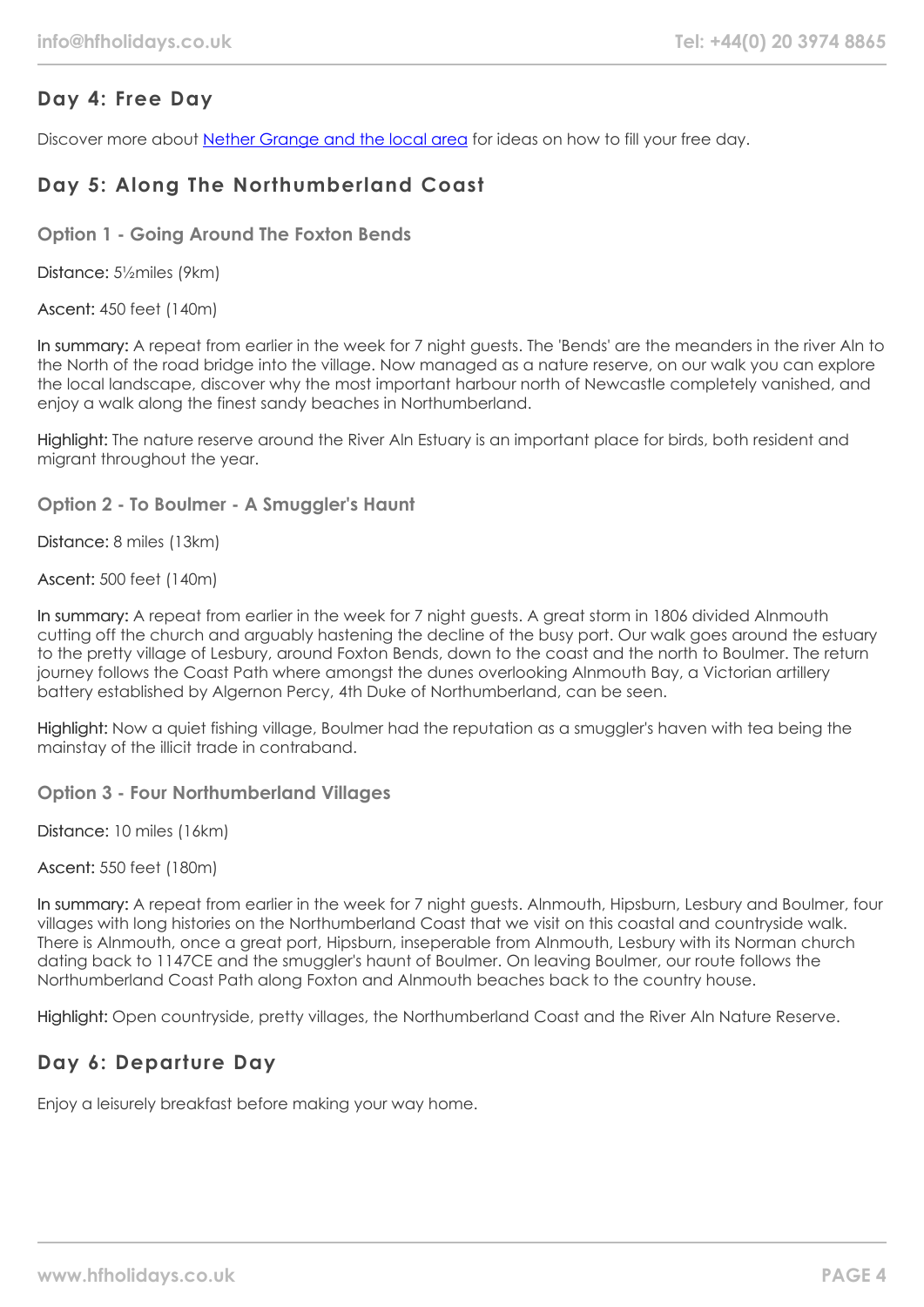# **ACCOMMODATION**

# **Nether Grange**

Sitting pretty in the centre of the quiet harbour village of Alnmouth, Nether Grange stands in an area rich in natural beauty and historic gravitas. There are moving views of the dramatic North Sea coastline from the house too. This one-time 18th century granary was first converted into a large family home for the High Sheriff of Northumberland in the 19th century and then reimagined as a characterful hikers' hotel. Many of the 36 bedrooms look out across the sea, while a large lounge, conservatory and adjoining bar are there to entertain you. Easily accessible from the house are the coast path while inland lies the Northumberland National Park. North are the Farne Islands and their spectacular seabird colonies and close by is Lindisfarne and its romantic castle accessible at low-tide via an ancient pilgrim's path. Nearby too is the medieval market town of Alnwick and its eponymous castle, as well as the atmospheric ruins of Dunstanburgh Castle, perched on a grassy peninsula to the south of Embbelton Bay. Best of all though is Bamburgh Castle, built to resemble a magnificent medieval fortress but actually an impressive Victorian folly.

# **Country House Accommodation**

**Accommodation Info**

# **Need To Know**

We appreciate that COVID-19 continues to impact the nations. The English, Scottish and Welsh governments are not always in sync, so measures in our country houses may vary between the nations. We thank all guests for adhering to the measures we have introduced to keep our guests, leaders and team members safe.

You can see our latest FAQs and guarantees at <https://www.hfholidays.co.uk/coronavirus-travel-advice>

## **Ventilation, Physical Distancing Measures and Group Sizes around the Houses**

We will keep our public areas well ventilated; for your comfort you might want to pack an extra layer to keep you comfortable.

With the relaxation of physical distancing, we will be allowing larger groups to dine and relax in the bar together.

Hand sanitiser stations will be made available in frequently used public areas for guests and staff use. It is advisable to bring additional hand sanitiser for whilst you are out walking.

We always follow the latest regional government advice, but our one recommendation is don't forget your face mask! There is no requirement to wear a face covering in communal areas, but you may of course choose to. Some places throughout the UK may still require you to wear a mask even if the government legislation does not. With this in mind we suggest you bring a personal supply of face coverings for the duration of your stay.

## **Servicing Bedrooms:**

At this stage we are not reintroducing our daily room servicing. Extra tea, coffee, milk, towels and toiletries will be available on request from our team. Bins can be left outside your door for emptying.

## **COVID-19 Symptoms or Cases**

If a guest has symptoms of COVID-19 then they should inform the house team and immediately self-isolate to minimise any risk of transmission and make arrangements to request a COVID test. If a guest receives a positive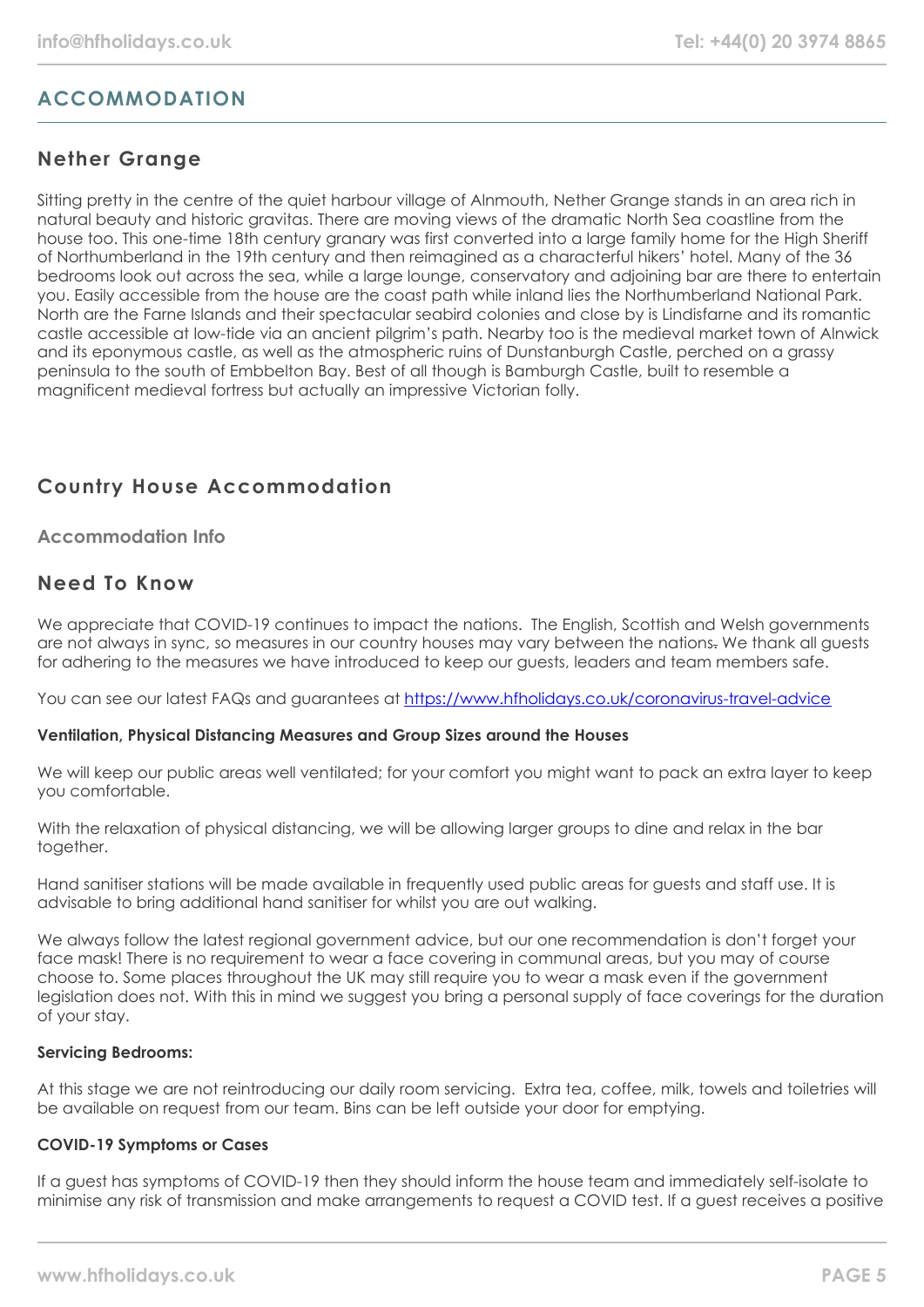test result, they should return home if they reasonably can. They should where possible use private transport but only drive themselves if they can do so safely. If a guest cannot reasonably return home, they should discuss their circumstances with the House Manager. Additional charges may be levied if a guest needs to self-isolate for longer than their planned holiday.

## **What can you do to help keep everyone safe?**

- Wear a face mask/covering where required and please bring plenty of face coverings for the duration of your stay
- Carry/use hand sanitiser
- Wash your hands frequently with soap and water when possible
- Cover your mouth and nose with a tissue or your sleeve when you cough or sneeze
- Avoid passing round objects such as cameras & phones
- If you are displaying symptoms of Coronavirus, please do not travel to an HF Holidays House

## **Rooms**

### Tea & coffee-making facilities, TV, Hairdryer, Toiletries, Wi-Fi

Stay in one of the house's smartly presented rooms up an impressive sweeping staircase. Full of warm tones or coastal colours and comfy touches they're a great base for exploring the area. With 36 bedrooms, Nether Grange has plenty of space and there's a range of Classic and Premium Rooms to choose from.

All 'Classic' rooms are ensuite and furnished to a high standard. There are also several 'Premium' Rooms that are either larger or have a desirable view, a more luxurious mattress and larger television – upgrade your stay for just an extra £15-25 per person per night. You can choose a specific room for an extra £30 per room, subject to availability. Upgrade supplements still apply.

### **Check in:**

Check in opens at **4pm** for all guests. Guests will be unable to access any of the Country House facilities, including leaving luggage before 4pm.

We are delighted to invite you to enjoy a complimentary Afternoon Tea on arrival. Relax and meet your fellow guests and leaders.

### **Check out:**

## Check out time: **10am**

Please note, you will need to settle your bill before departure and payment will only be possible by card. Gratuities and donations to the Pathway Fund can also be made by card.

## **Facilities**

Free Wi-Fi, boot room and drying room, extensive garden, multi-purpose activity room, lounges, library and board games to borrow

After a day walking on the coast, come back to the house and its specially tailored walkers' facilities. Relax by sitting in the elevated terrace gardens with a cooling drink and a cracking sea view or challenge a fellow guest to a game of croquet or giant chess, backed by views of the beach and sea beyond. The spick and span sky-blue painted bar with its mismatched blue and stripy seats boasts all the requisite cosiness and British bonhomie, plus a selection of local beers and your favourite tipple. Settle in.

### **Welcome Information**

A Welcome Information Pack providing details about the Country House and your holiday will be available in each bedroom. This personal pack of information will detail what to expect during your stay in the house, the menu for the duration of your stay, dinner & picnic lunch order forms and the guest registration form for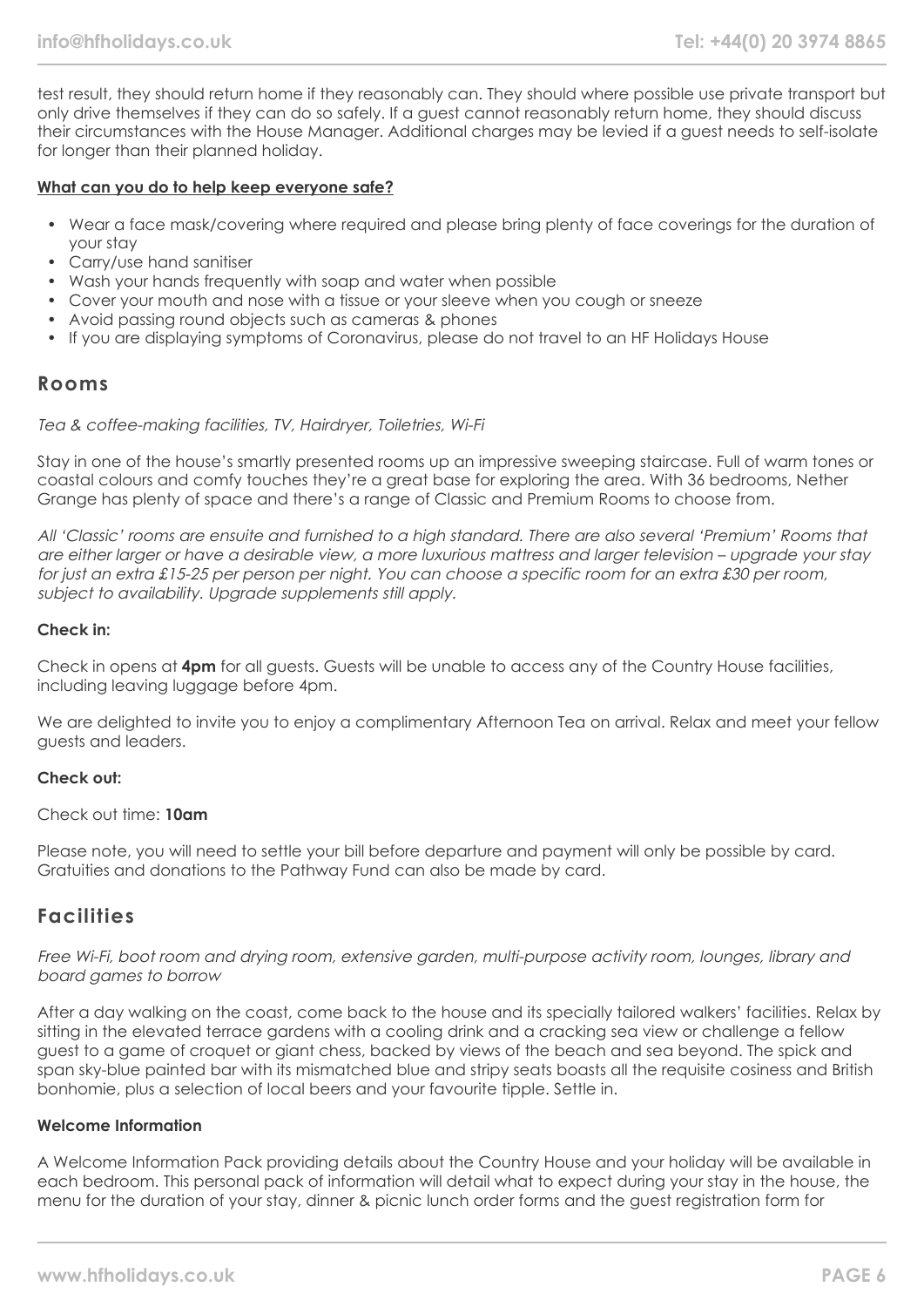## completion.

Our houses are locked at night-time and accessible with a door code which is available in the Welcome Pack. However, we also recommend making a note of the Duty Manager number on arrival, in case of an emergency or getting locked out.

## **Evenings**

Join our team after dinner on Wednesday evenings to see if you've got the knowledge to triumph in the HF Big Pub Quiz! There will also be another evening of entertainment at the beginning of the week which will vary depending on the house you are visiting.

If there are leaders resident, they will be available to chat to guests about self-guided walks. You can borrow walking route notes and maps from our Discovery Point.

### **Walks Talks – Guided Walking Information Briefings**

Self-Guided guests are always welcome to join our Guided Walking briefings to hear about the local conditions.

Our leaders will deliver a Guided Walking Information Briefing on each arrival day before and after dinner followed by a group Walks Talk to let guests know about the following day's walks. Walks Talks are usually before and after dinner prior to each walking day. The information is repeated so you can join whichever time suits you.

If you are undecided which walk to do, our leaders will be available in the bar or lounge to answer any questions you might have. Our website contains up-to-date information about the walks for each holiday.

Before you leave for your walk your leader will run through a short safety briefing for the day.

Each day, the latest weather forecast will be displayed for all guests to check to ensure appropriate clothing is worn for the walks.

Please note, if you decide to do your own walks, or you are on a self-guided walking holiday, you must complete an Independent Walker Card each day. These can be found near the Discovery Point in the house.

# **Food & Drink**

As at all our country houses, holidays are full board, from afternoon tea served as a welcome treat through that evening's meal to a hearty breakfast on the day of departure. Food at Nether Grange is varied with a strong emphasis on the use of seasonal British produce. Our experienced chefs create each dish using only the freshest ingredients and, when in season, use home grown herbs and vegetables taken from our own gardens to give a true taste of the local area.

Along with many hospitality business across the UK we are presently experiencing disruption to our food and drink supply chain. COVID continues to limit the ability of suppliers to deliver and the war in Ukraine (along with several other global challenges) is impacting availability of many basic products. We are working hard to ensure that these challenges do not negatively impact your holiday but ask for your understanding should we need to make last minute changes to dishes or menus.

# **Accessibility**

For accessibility and assistance information, please contact our expert team on [020 3974 8865](tel:02039748865) or view the accessibility information online for [Nether Grange](https://www.hfholidays.co.uk/images/Documents/accessibility_statements/Nether_Grange_-_accessibility_information_-_update_Feb_2021.pdf)

# **TRAVEL DETAILS**

Our address is: Nether Grange, Alnmouth, Alnwick, Northumberland NE66 2RZ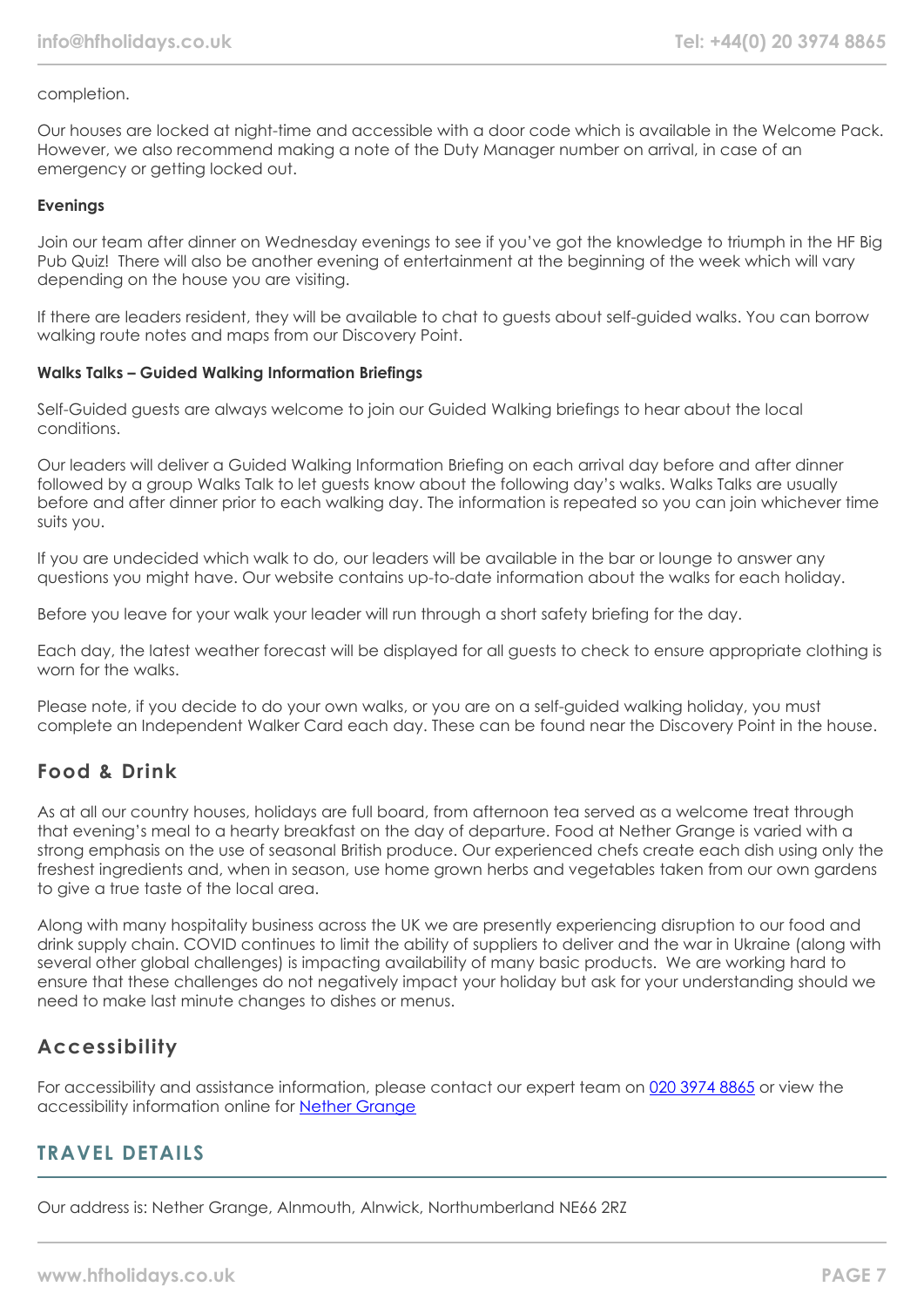## Tel: [01665 830431](tel:01665830431)

Nether Grange sits on a headland and only has access to limited roadside parking. We advise our guests to use rail travel where possible. Nether Grange is a 5-minute taxi ride from Alnmouth train station

# **By Train:**

The nearest railway station is Alnmouth, on the main line between Newcastle and Edinburgh. For train times and route planning by train visit [www.nationalrail.co.uk](http://www.nationalrail.co.uk/) or phone 03457 48 49 50

## **By Taxi:**

The 1½-mile journey from Alnmouth railway station to the Nether Grange takes approximately 5 minutes by taxi. Taxis are in limited supply in Alnmouth and some cover school runs so please pre-book your taxi at least 7 days in advance. You should expect to pay in the region of £8 to £11 for a taxi, as it may come from outside Alnmouth. Taxi companies in the area include:

Sovereign Taxis – 01665 602200

Wizard Taxis – 01665 663709

AA Taxis – 01665 606060

The return taxi journey can be arranged on your behalf by the Nether Grange Manager. \*HF Holidays does not own or manage any of the above taxi companies.

# **By Car:**

Take the A1 to Alnwick. Exit on the A1068 heading towards Alnwick. At the roundabout turn right (not well signed) and follow the A1068 towards Alnmouth. After  $2\frac{3}{4}$  miles go straight ahead at the first roundabout then left at the second roundabout onto the B1338. Cross a bridge as you approach Alnmouth, turning right at the next roundabout, then almost immediately left into The Wynd. Follow the one way system into Marine Road, passing the golf clubhouse on the left, and round into Northumberland Street. After 100yds turn right into the narrow Pease's Lane. Nether Grange is on the left. Please note that Nether Grange does not have a car park, there is very limited on-street parking available on a first come basis. You can park in available slots on Marine Road, Pease's Lane and elsewhere in town. There is a pay and display car park at the end of Marine Road.

## **Travelling From Overseas**

The nearest airport is at Newcastle which is served by European flights, and UK regional flights from London. From here take the metro to Newcastle Central station, then on by train to Alnmouth - a straightforward journey taking just over 1 hour.

Manchester Airport has a much wider range of long-haul flights. There are trains every hour from the airport to Alnmouth with one change at Newcastle. Allow 3½ hours to Alnmouth - see www.nationalrail.co.uk for train times.

Flying to London Heathrow airport is another option, but has a longer onward train journey - allow 5 hours to reach Alnmouth. From Heathrow first take the Piccadilly line Underground train to London Kings Cross station. From here take a train to Alnmouth - see www.nationalrail.co.uk for train times.

Edinburgh Airport is also a possibility.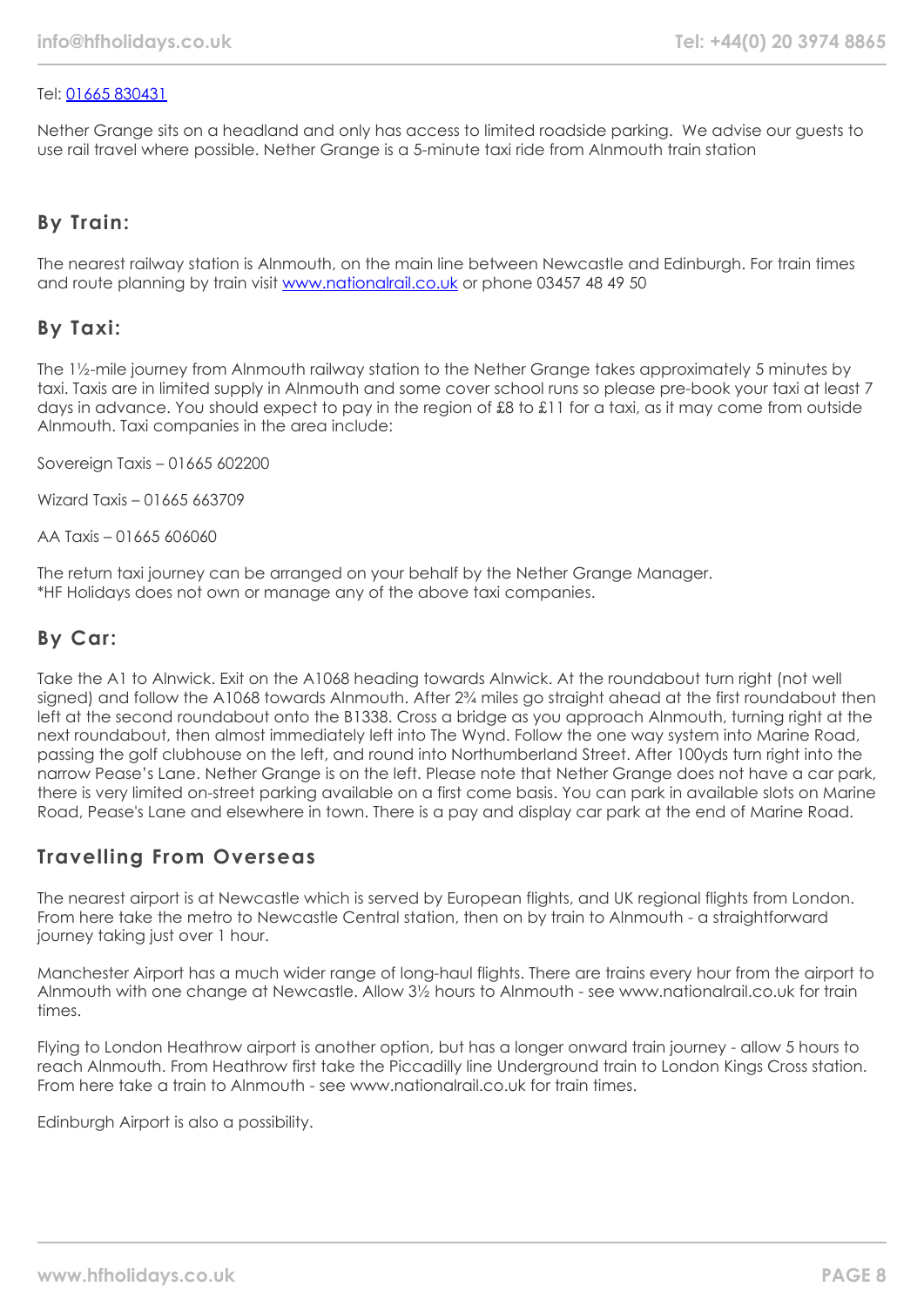# **LOCAL AREA**

Nether Grange sits right at the heart of the historic coastal village of Alnmouth. Located right on the North Sea coast there is a sweeping sandy beach and a small tidal harbour. Facilities include a handful of small shops, pubs and cafés.

A wider range of facilities, including shops, supermarkets, banks and chemists can be found in Alnwick, the nearest town. Alnwick is about four miles inland and is connected to Alnmouth by regular buses.

During your visit to the Nether Grange you may enjoy visiting the following places of interest:

# **Alnwick Castle**

The huge Norman [Alnwick Castle](https://www.alnwickcastle.com/) is a big attraction and has gained increased interest since being used as 'Hogwarts Castle' in the Harry Potter films and as Brancaster Castle in two Downton Abbey Christmas specials. It was also used as a location in the first series of Blackadder. The castle has been home to the Percy family for over 700 years and today is home to Ralph Percy, the 12th Duke of Norhtumberland. Alnwick is just 10 to 15 minutes' drive from Alnmouth, and can also be reached using the hourly X18 bus.

# **The Alnwick Garden**

The [Alnwick Garden](https://www.alnwickgarden.com/) has been created by the current Duchess of Northumberland. The gardens have the largest collection of European plants in the UK and the largest Japanese Cherry Orchard in the World. There are water features, sculptures and a small Poison Garden filled exclusively with toxic, intoxicating and narcotic plants (open for guided tours only!). There is also a bamboo labyrinth, large rose garden and a treehouse where you can eat refreshments 18 metres above the ground!

# **Bamburgh Castle**

Owned by the Armstrong family since the 1750s, **[Bamburgh Castle](https://www.bamburghcastle.com/)** occupies a splendid position above the sweeping sands of the North Sea coast. Bamburgh is 35 minutes' drive from Alnmouth, and can also be reached using the 501 local bus which runs every other hour.

# **Farne Islands**

Take a boat trip (weather permitting) from Seahouses to the [Farne Islands;](https://www.farne-islands.com/) one of the best places in Britain to view seals and puffins. Seahouses is around 45 minutes' drive from Alnmouth, and can also be reached using the 501 bus.

## **Lindisfarne**

English Christianity was born in 7th century Northumberland and [Lindisfarne Priory](https://www.english-heritage.org.uk/visit/places/lindisfarne-priory/History/) is its oldest major site, dating from 635AD. It is located on the [Holy Island of Lindisfarne,](https://www.visitnorthumberland.com/holy-island) cut off by the tides twice a day (make sure that you check the tide times before you visit). The Heritage Centre tells the stories of St Aidan, St Cuthbert and St Bede and displays the 8th century Lindisfarne Gospels in electronic form. Holy Island is set in the heart of the [Lindisfarne National Nature Reserve](https://www.lindisfarne.org.uk/general/pdf/NNRLindisfarneLeaflet.pdf) - an internationally important area for migratory waterfowl; visit in autumn or winter to see them in large numbers. Lindisfarne is just under an hour's drive from Alnmouth.

# **Warkworth Castle**

[Warkworth Castle](https://www.english-heritage.org.uk/visit/places/warkworth-castle-and-hermitage/), a few miles to the south of Alnmouth, towers over a bend in the River Coquet and the picturesque town of Warkworth. Warkworth is just 10 minutes' drive from Alnmouth, and can also be reached using the 518 bus.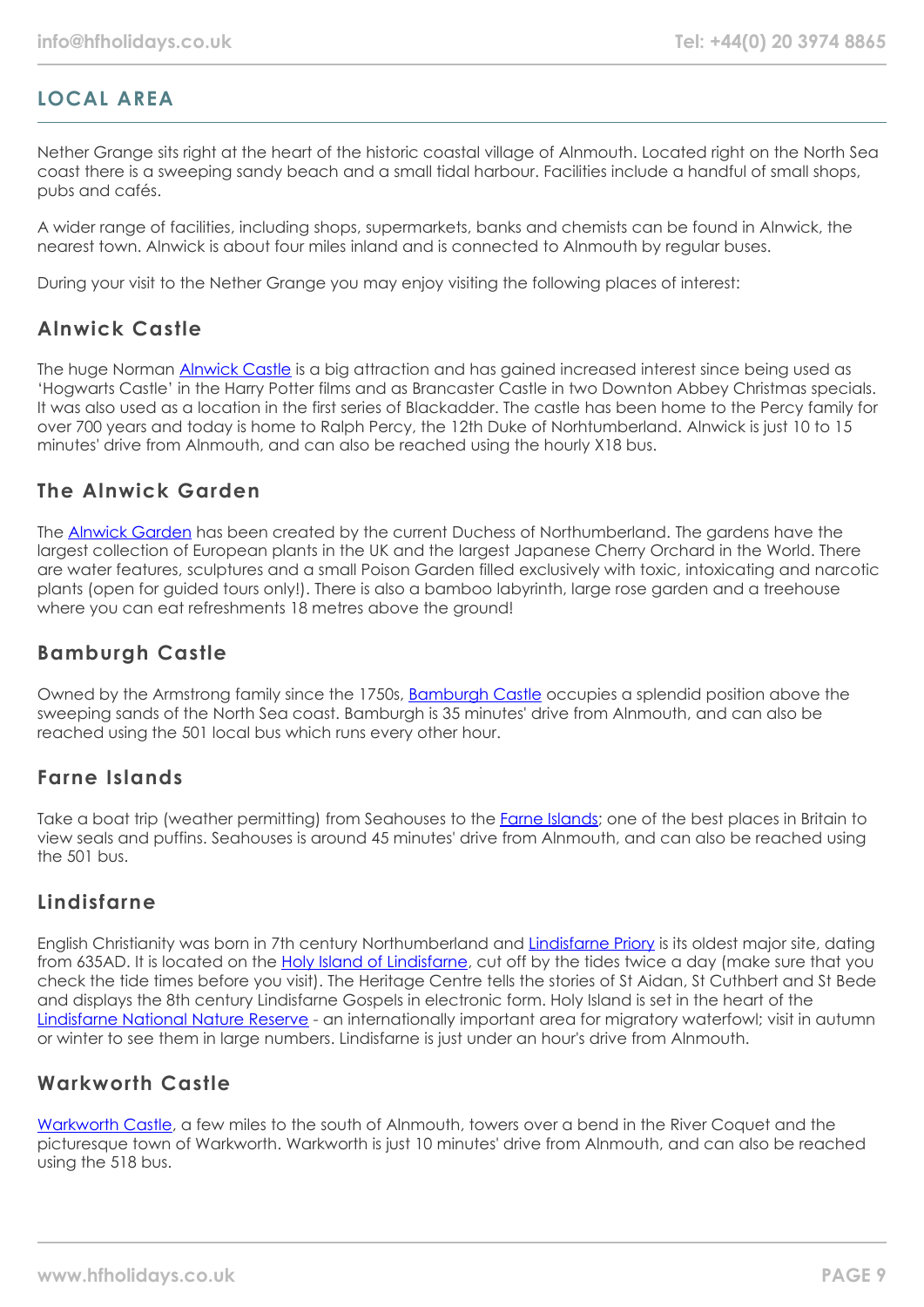# **Cragside House**

Built by Victorian industrial magnate William Armstrong, [Cragside House](https://www.nationaltrust.org.uk/cragside) was hugely innovative and was the first house in Britain to be lit by electric light. Now managed by the National Trust, the house and gardens are a fascinating visit. Cragside is around 40 minutes' drive from Alnmouth.

# **Seaton Delaval Hall**

[Seaton Delaval Hall](https://www.nationaltrust.org.uk/seaton-delaval-hall) is a fine stately home, designed by John Vambrugh and completed in 1728. Following an extensive fundraising appeal it was purchased by the National Trust. The hall is around 40 minutes' drive from Alnmouth.

# **Hadrian's Wall**

Around 1½ hours drive from Nether Grange, [Hadrian's Wall](https://www.visithadrianswall.co.uk/) remains a powerful symbol of the Roman Empire. The most dramatic section is from Once Brewed to Housteads Roman Fort and a walk here enables you to see some of the best-preserved sections at close quarters. Two museums of note are the Roman Army Museum near Walltown where you can gain an insight into the daily lives of Roman soldiers, and [Vindolanda Roman](https://www.vindolanda.com/) [Fort](https://www.vindolanda.com/) with its collection of rare Roman artefacts.

# **Edinburgh**

Edinburgh is very accessible for a day trip. Catch the train from nearby Alnmouth station for the scenic 1-hour journey to the Scottish capital. You'll arrive in the heart of the city centre with numerous museums, shops and galleries, plus the [famous castle](https://www.edinburghcastle.scot/) all within easy walking distance.

## **Barter Books**

[Barter Books](https://www.barterbooks.co.uk/) has been dubbed the British Library of secondhand bookshops and is located in a handsome old Victorian railway station in Alnwick.

## **Newcastle-upon-Tyne**

The vibrant city of Newcastle-upon-Tyne is always bustling with activity and is famed for its shopping and lively nightlife. The new Baltic Arts Centre and the Sage Gallery in nearby Gateshead are well worth a visit. Newcastle is just under an hour's drive from Alnmouth, and can also be reached by hourly local bus.

# **USEFUL HOLIDAY INFORMATION**

# **Essential Information**

"There's no such thing as bad weather, just the wrong type of clothing!" goes the adage. Come prepared for all eventualities and you'll walk in comfort as well as safety. Britain's famous for its changeable weather, so here's our advice on what to wear and bring.

## **Essentials**

- Waterproof walking boots providing ankle support and good grip.
- A waterproof jacket and over-trousers
- Gloves and a warm hat (it can be chilly at any time of the year)
- Rucksack
- Water bottle (at least 1 litre capacity)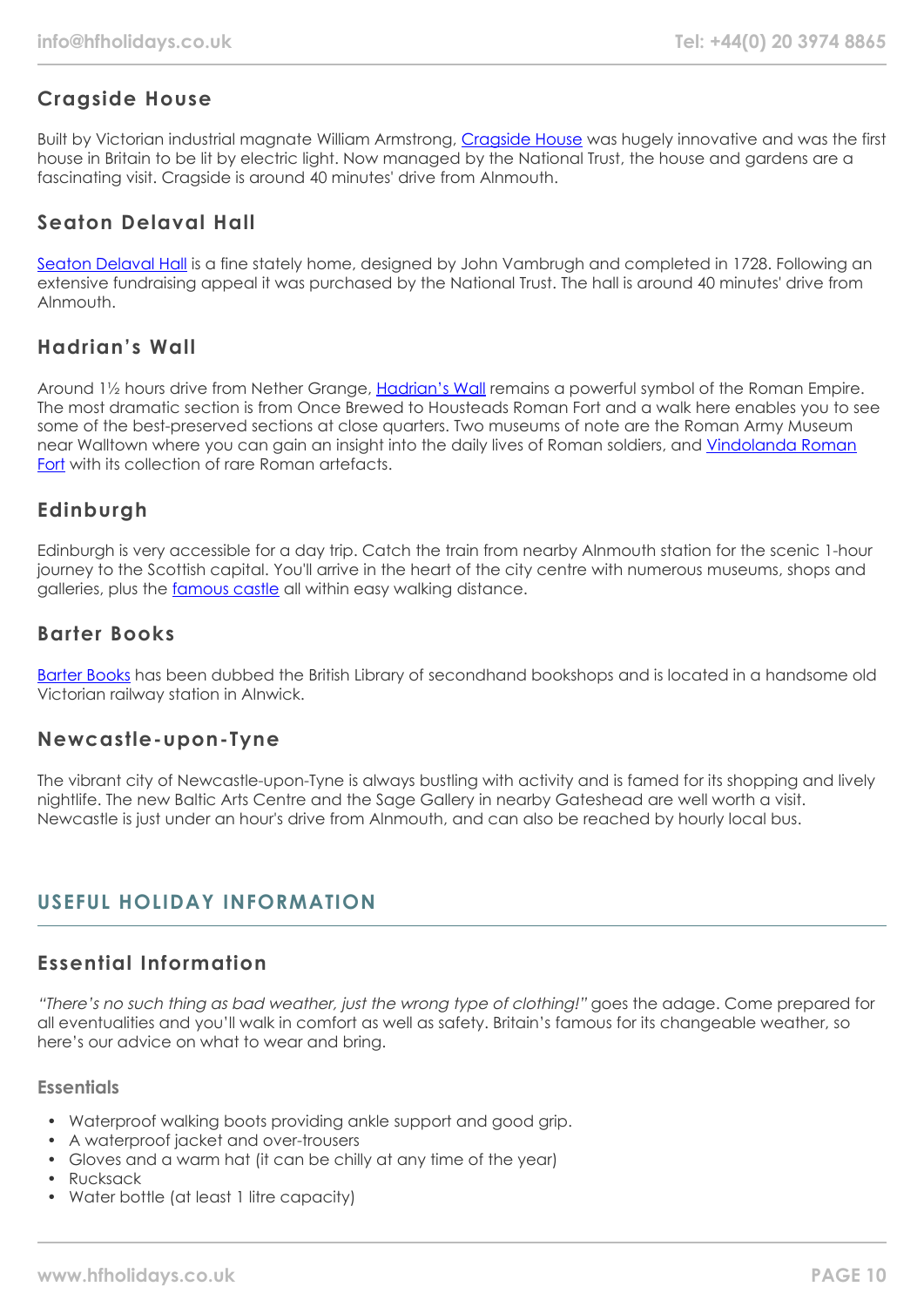- A small torch (everywhere in winter, year round in mountains)
- Sun hat and sunscreen Denim jeans and waterproof capes are not suitable on any walks.

## **Recommended**

- Several layers of clothing, which can be added or removed
- Specialist walking socks to avoid blisters.
- A first aid kit inc plasters– your leader's first aid kit doesn't contain any medication
- Sit mat (insulated pad to sit on when you stop for a break)

## **You Might Also Want**

- Walking poles, particularly useful for descents.
- Insect repellent
- Flask for hot drinks
- Rigid lunch box
- Gaiters
- Blister kit (eg Compeed) just in case
- Waterproof rucksack liner

# **Safety On Your Holiday**

Walks may be changed for safety reasons and are subject to a maximum and minimum number of guests.

Leaders always consider the safety of the group as a whole, and may need to alter or curtail the walk if the conditions dictate. Your leader may refuse to accept a guest while clothing, equipment or behaviour is unsuitable. In the event of a problem all leaders carry a mobile phone, first aid kit, group shelter, spare maps and a compass.

**Please note:** If you choose to leave the group your leader is no longer responsible for you.

If you have a particular health condition or disability please put this on your guest registration form. This information will be confidential to your leaders and the house manager, but leaders do need to take account of any issues when planning walks. Please carry a copy of these trip notes with you, or note down the contact phone number for your accommodation (details in the travel section) should you need them in case of emergency.

# **HOW TO BOOK**

When you're ready to book, you can choose to **book online** or book **over the phone**. Our website offers secure online booking for our holidays, is available 24/7, and offers more in-depth information about all our holidays. If you prefer to call us, our experienced and knowledgeable team are available to answer any specific questions you have and can offer guidance as to which holiday is best suited to your needs.

Our office is open: Monday to Friday: 9am – 5.30pm, Saturday: 9am – 1pm, Sunday & Bank Holiday Monday: closed

### **PAYING YOUR DEPOSIT**

To secure the holiday of your choice, you will need to pay a deposit: UK & European Holidays: £150 per person and Worldwide Holidays: £250 per person. You can pay your deposit by debit or credit card with no additional card fees charged or make an online BACS payment directly into HF's bank account, please see details under BACS payments. You can also pay your deposit by cheque within seven days of booking. Cheques should be made payable to 'HF Holidays Ltd' with your booking reference / Order ID on the back.

### **NON-MEMBER FEE**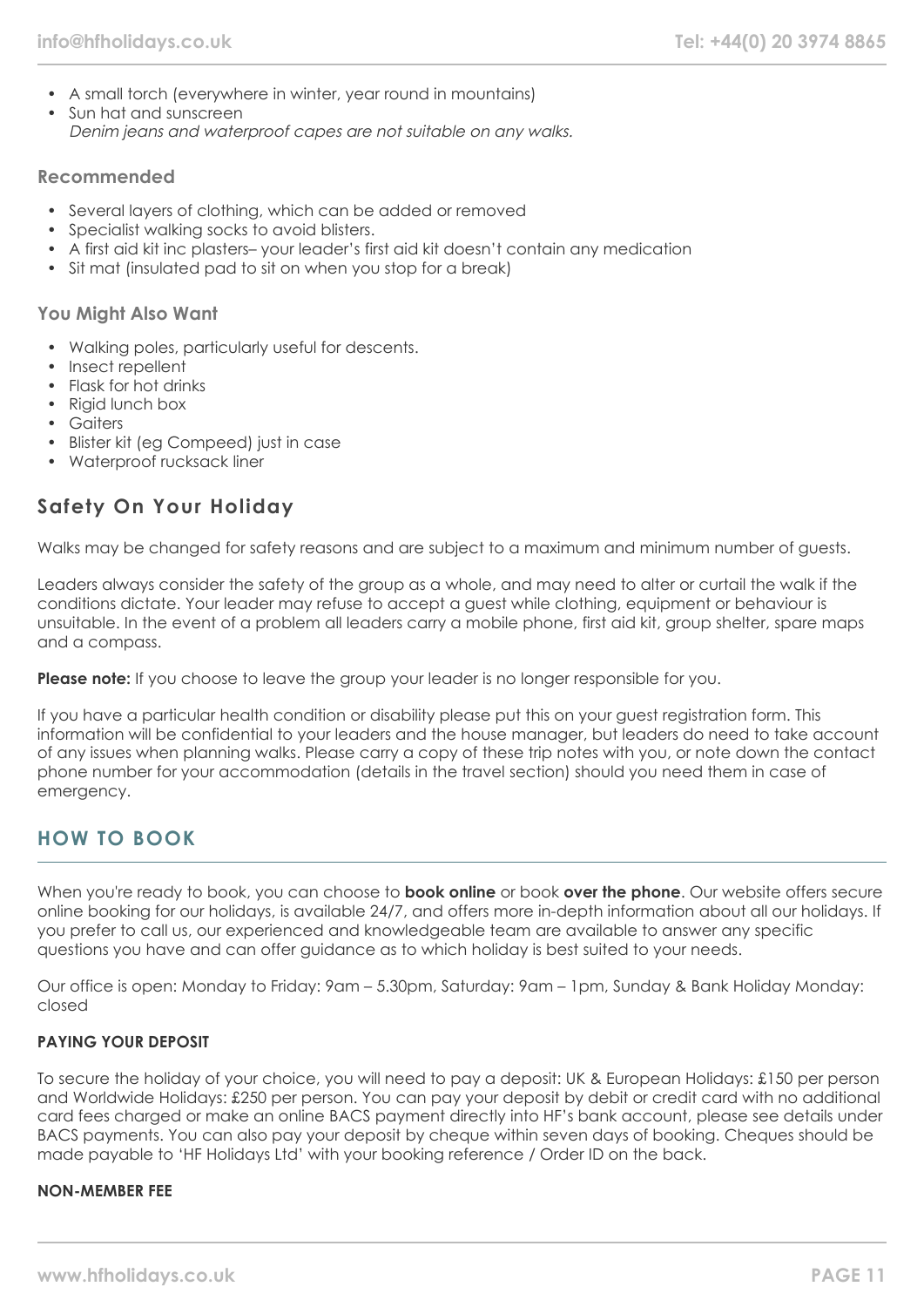Non-members can join our holidays by paying a Non-Member's fee of £30 per person per holiday. Alternatively, full membership is available from £100 – visit hfholidays.co.uk/membership for details.

## **BACS PAYMENTS**

Please quote your booking reference / Order ID when you make your payment online: Bank Name: National Westminster Bank, Account Name: HF Holidays Limited, Account Number: 48904805, Sort Code: 60-00-01, IBAN: GB90NWBK60000148904805

Once we have received your booking and deposit, we will send a confirmation invoice to the lead name. Please check this carefully. For bookings 'with flights' it is essential that the names on your booking confirmation invoice match those on your passport for bookings overseas. Please advise us immediately of any errors. Any name changes after the balance of your holiday has been paid will be subject to a fee levied by the airline.

## **MANAGE MY BOOKINGS**

Payments can also be made through the [Manage My Booking](https://www.hfholidays.co.uk/about-us/bookings/my-booking) function on our website. Click on the link at the top of our homepage. This is available to all customers who provide an email address at the time of booking.

## **YOUR FINAL BALANCE**

Your final balance payment is due 6 weeks before departure if you are staying in an HF Holidays UK country house, 8 weeks before departure if you are travelling on one of our holidays in Europe and 10 weeks before departure if you are on a Guided Trail staying in one of our partner hotels or are travelling on a Worldwide holiday. As with paying your deposit, you can pay your final balance by debit or credit card, make an online BACS payment directly into HF's bank account or pay by cheque.

## **TRAVEL INSURANCE**

Travel insurance is an important part of any booking and essential for one of our holidays. HF Holidays works with specialist. Insurance Brokers Campbell Irvine Direct. For more information or to obtain a quote call them on [01702 427 236](tel:01702427236) or visit [hfholidays.co.uk/insurance](https://www.hfholidays.co.uk/about-us/bookings/insurance)

### **PEACE OF MIND**

## **ATOL:**

The air holidays and flights in this brochure are ATOL-protected, since we hold an Air Travel Organiser's Licence granted by the Civil Aviation Authority. Our ATOL number is ATOL 710. In the unlikely event of our insolvency, the CAA will ensure that you are not stranded abroad and will arrange to refund any money you have paid us for advance bookings. For further information visit the ATOL website [atol.org.uk](https://www.atol.org/)

### **MEMBER OF ABTOT:**

HF Holidays is a member of ABTOT (The Association of Bonded Travel Organisers Trust Limited) which provides financial protection under the Package Travel, Package Holidays and Package Tours Regulations 1992 for HF Holidays Ltd and in the event of their insolvency, protection is provided for the following: 1. non-flight packages commencing in and returning to the UK; 2. non-flight packages commencing and returning to a country other than the UK; 3. flight inclusive packages that commence outside of the UK and Republic of Ireland, which are sold to customers outside of the UK and Republic of Ireland. 1, 2 and 3 provides for a refund in the event you have not yet travelled. 1 and 3 provides for repatriation. Please note that bookings made outside the UK and Republic of Ireland are only protected by ABTOT when purchased directly with HF Holidays Ltd.

### **TRIP NOTE VALIDITY**

These Trip Notes are valid based on the date printed at the bottom of the page. They will occasionally be updated post booking and pre-departure. We will send you the latest trip notes prior to departure through a link in your pre departure documents or we can send you a copy in the post if preferred.

In booking this trip you should be confident in your ability to participate in all activities described in these Trip